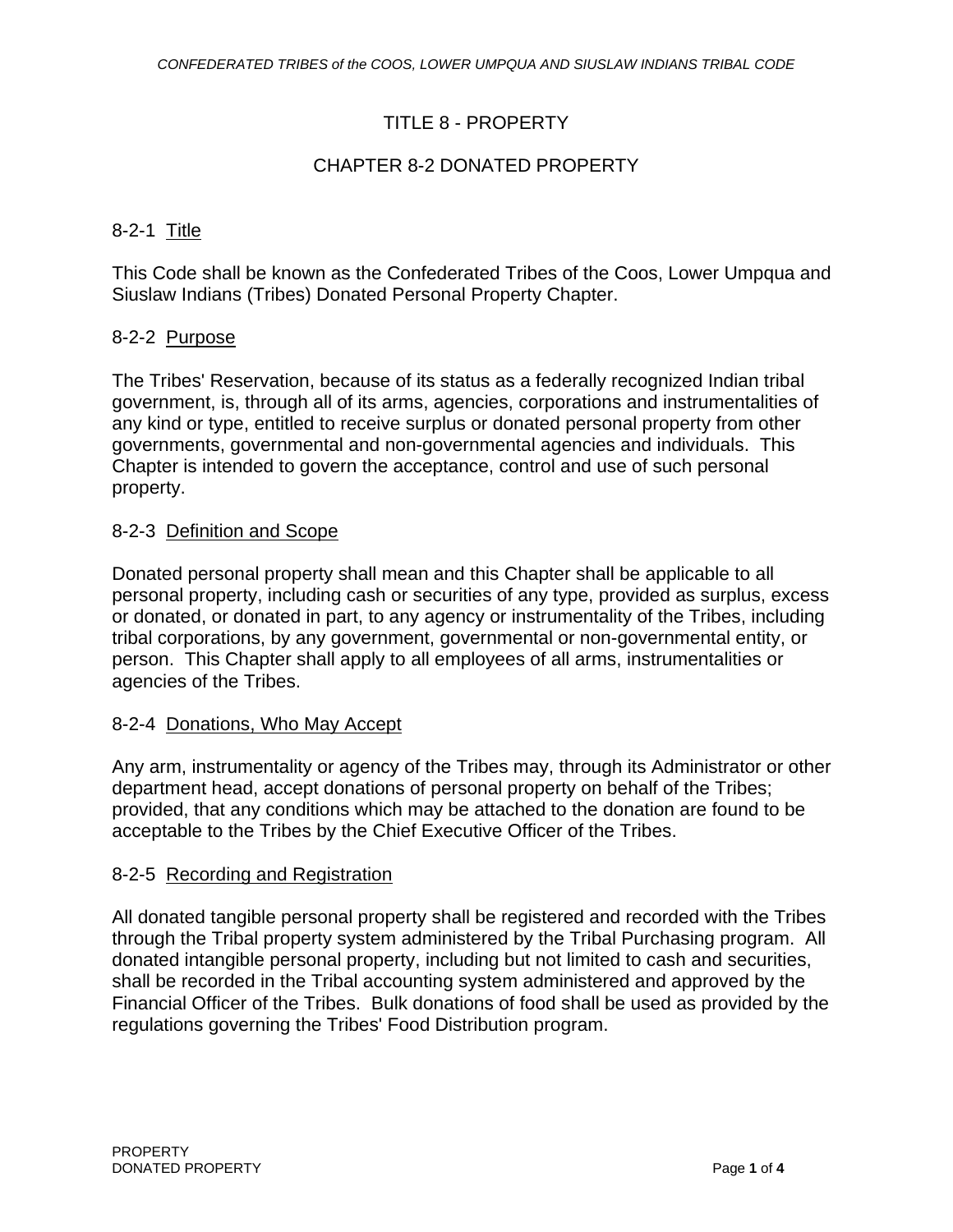## 8-2-6 Use of Donated Personal Property

Personal property donated to the Tribes may be used for any tribal governmental purpose which does not conflict with the federal or state statutory conditions, or other conditions, under which the donation was made.

#### 8-2-7 Disposal of Donated Personal Property

Donated personal property which becomes surplus to the needs of the Tribes may be disposed of under the rules established by the Tribal Purchasing program for disposal of tangible property surplus to the needs of the Tribes. Revenues obtained from disposal of such surplus donated property shall be distributed to the Tribal department which had the majority of use of the donated property while it was included in the Tribal inventory of property after any costs of disposal are reimbursed to the Tribal Purchasing program.

#### 8-2-8 Violations

Any employee or contract employee of any Tribal agency, arm or instrumentality, having responsibility for the obtaining, acceptance or supervision of use of donated personal property, who shall be found to have failed to follow the provisions of this Chapter governing the registration, recording, use or disposal of donated personal property may be terminated from employment.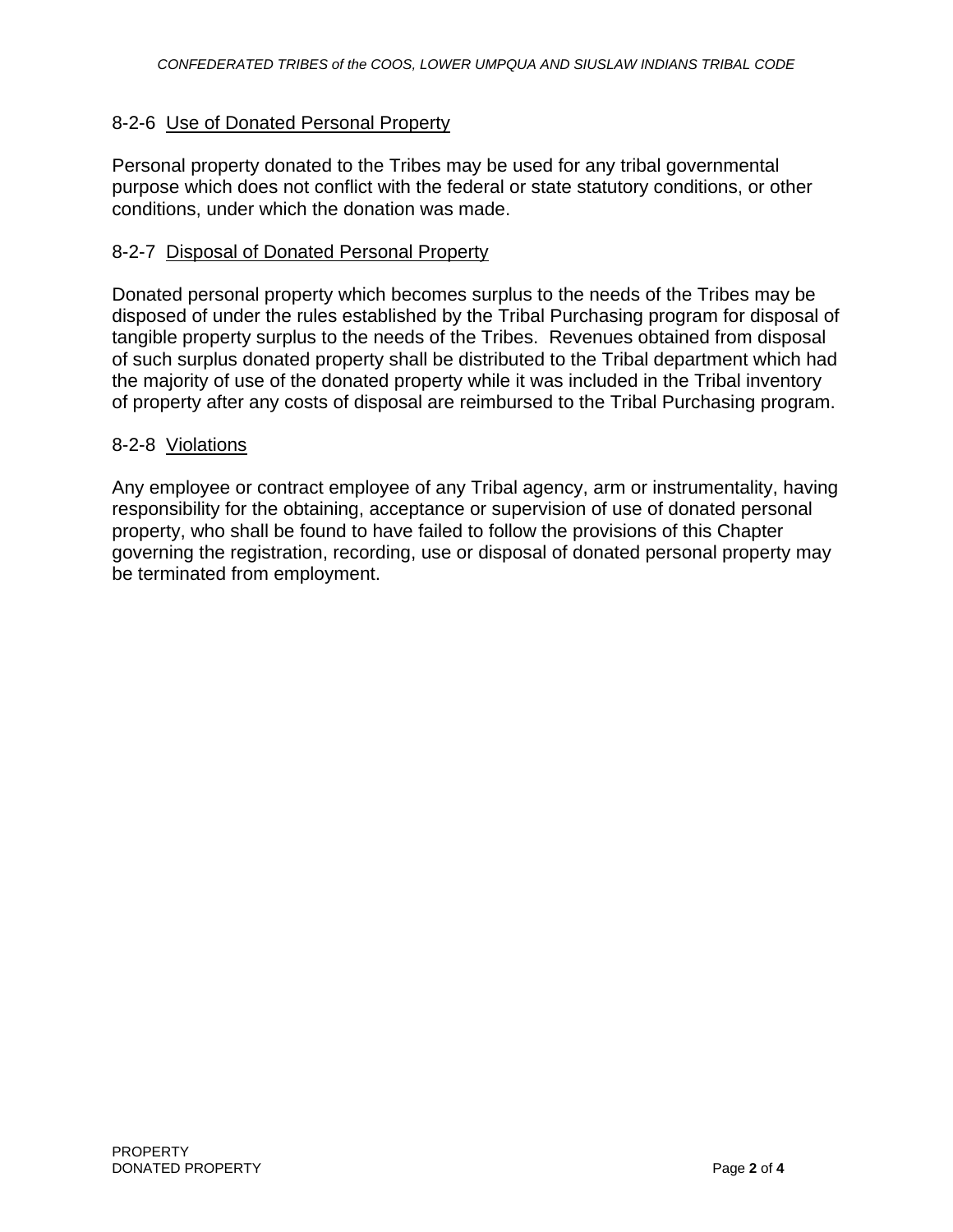# APPENDIX A

# LEGISLATIVE HISTORY AND EDITORIAL CHANGES